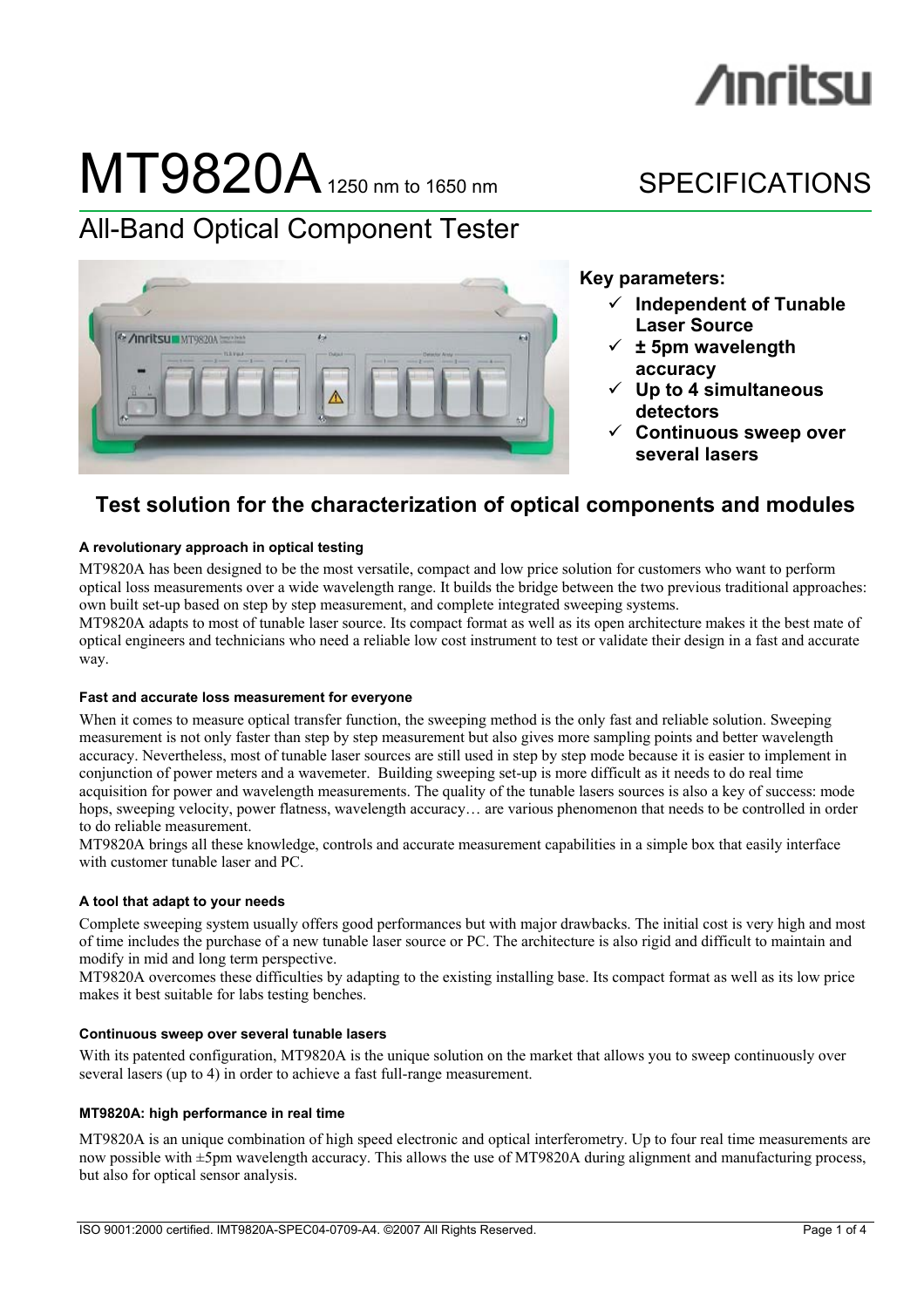## **Measurement set-up in a 4 lasers and 4 inputs configuration:**



# **Examples:**

Transmission of an Acetylene gas cell :

- high resolution measurement
- accurate detection
- characterization of deep and thin notch filters with a high dynamic

Simultaneous measurement of two ports of a 1490/1550 filter for FTTH applications:

• multi-port analysis

Transmission measurement of an 8 channels CWDM mux/demux component using two adjacent tunable laser sources :

• wide wavelength range, with up to 4 TLS inputs

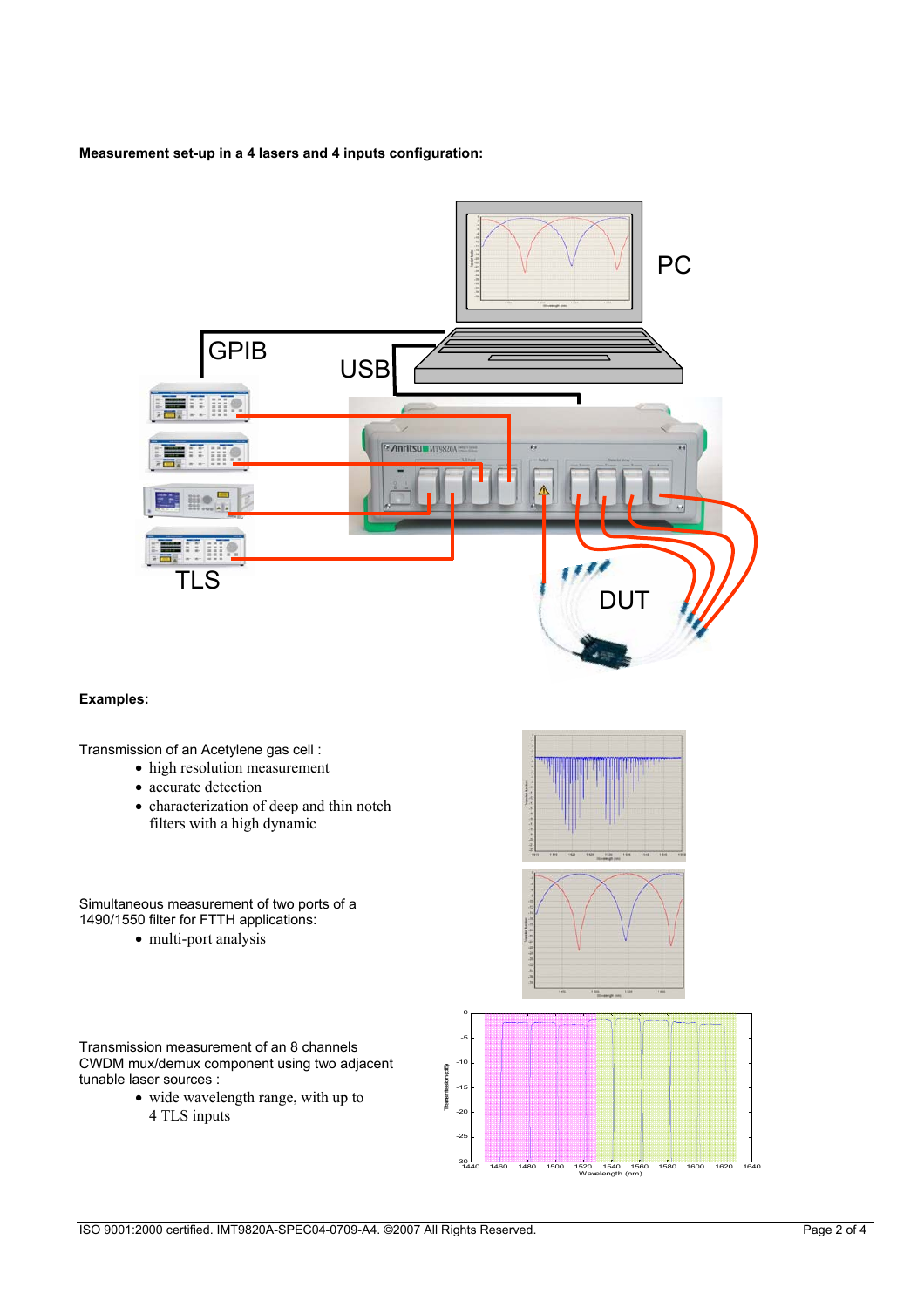| <b>Specifications</b>           |                                             |                                                                                    |  |
|---------------------------------|---------------------------------------------|------------------------------------------------------------------------------------|--|
| <b>General Characteristics</b>  | Laser inputs                                | $2$ to $4$                                                                         |  |
|                                 | Detectors                                   | $2$ to 4                                                                           |  |
| Wavelength                      | Operating wavelength range                  | 1250-1650nm                                                                        |  |
|                                 | Absolute wavelength accuracy <sup>1,2</sup> | ±5pm                                                                               |  |
|                                 | Relative wavelength accuracy                | ±1pm                                                                               |  |
| Power                           | Detection range                             | Minimum input power on detectors: -60 dBm                                          |  |
|                                 |                                             | Maximum input power on detectors: 0 dBm                                            |  |
|                                 | Transfer function accuracy <sup>3</sup>     | ±0.2dB                                                                             |  |
|                                 | Dynamic range <sup>4</sup>                  | $>60$ dB                                                                           |  |
| <b>Sampling Characteristics</b> | Sampling Resolution                         | 1pm - 2pm - 4pm - 8pm - 16pm - 32pm - 64pm - 128pm                                 |  |
|                                 | Points per scan                             | Up to 200,000 with 1 detector operation<br>Up to 50,000 with 4 detectors operation |  |
|                                 | Measurement speed                           | From 10 to 100nm/s                                                                 |  |
| <b>Interfaces</b>               | Optical connectors                          | Universal                                                                          |  |
|                                 | Interface with PC                           | <b>USB</b>                                                                         |  |
| <b>Environment</b>              | Operating temperature range                 | +10 to +40 $^{\circ}$ C                                                            |  |
|                                 | Storage temperature range                   | -40 $^{\circ}$ C to +60 $^{\circ}$ C                                               |  |
|                                 | Power Supply                                | 100 to 240 V (50 to 60Hz)                                                          |  |
|                                 | Dimensions (WxHxD) in mm <sup>3</sup>       | 335x110x320                                                                        |  |
|                                 | Weight                                      | 4 kg                                                                               |  |

1 : Except on O band. 2 : For a scan > 100 nm

3 : For incident power on detectors > -30 dBm. Accuracy: +/- 0.5 dB for power between -30dBm and -60 dBm.

4 : > 55 dB on models with 3 or 4 detectors

| <b>Tunable Laser Source Requirements</b> |                                                                                                           |  |
|------------------------------------------|-----------------------------------------------------------------------------------------------------------|--|
| Remote control <sup>5</sup>              | <b>GPIB</b>                                                                                               |  |
| <b>Output Power</b>                      | Any value between 0.5mW and 10mW                                                                          |  |
| Mode hops                                | No mode hop mode is highly desirable but the instrument is able to detect and operates with few mode hops |  |
| <b>Sweeping speed</b>                    | From 10nm/s to 100nm/s.                                                                                   |  |

| <b>PC Requirements</b>  |                                               |  |
|-------------------------|-----------------------------------------------|--|
| <b>Operating system</b> | Windows XP or 2000                            |  |
| Interfaces              | USB port and GPIB interface card <sup>5</sup> |  |

5 : Remote operation through binary signal on rear side BNC input is provided as an alternative to GPIB.

# **Ordering Information**

# Model Number **MT9820A-0XY**

 $X =$  Laser inputs ( $X = 2, 3$  or 4)

 $Y =$  Detectors ( $Y = 2, 3$  or 4)